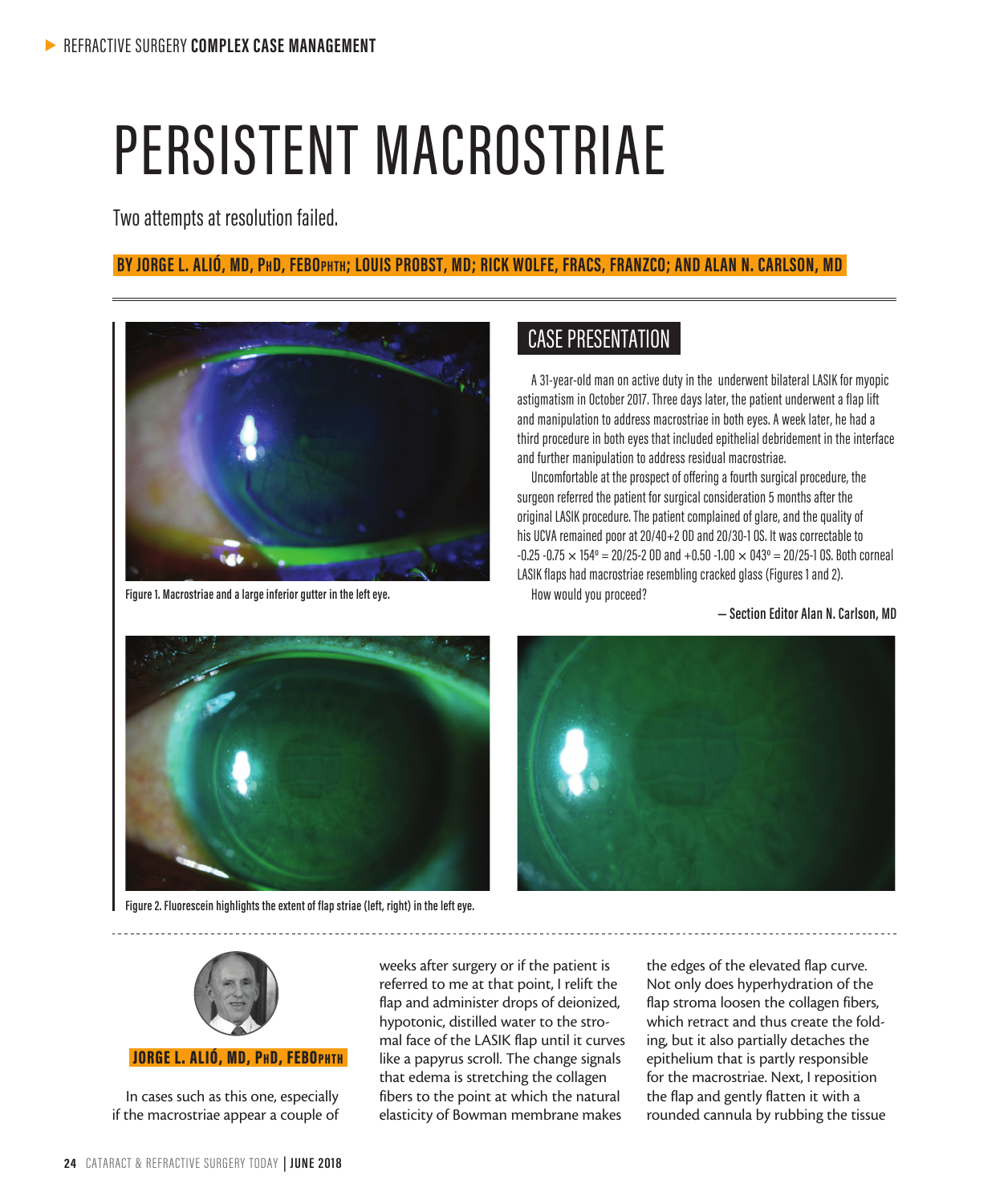from the hinge to the opposite side. The striae will still be visible as I place a bandage contact lens. The patient is then discharged and scheduled for a follow-up visit in 48 hours. He or she is advised to expect blurry vision from flap edema during the first 7 to 10 days after surgery. The contact lens remains in place for at least 1 week because the flap may be loose while edema persists. The patient uses a steroid and an antibiotic drop for 7 days or until the bandage contact lens is removed. He or she uses a hyaluronic acid lubricant for a month or more after surgery.

I have used this technique in hundreds of cases and have never seen a relapse or complication.<sup>1</sup> In 99% of cases, the approach will eliminate the folds, and I have found it effective for macrostriae that have been present for up to 1 year. Beyond that duration, especially if I detect epithelial ingrowth along with striae, I prefer to place seven radial sutures in order to keep the flap well attached and to avoid a recurrence of both striae and epithelial ingrowth. In such cases, I leave the sutures and contact lens in place for 10 days to encourage appropriate attachment of the flap to the stromal bed and to avoid recurrent epithelial ingrowth through the previous fistula.



The history of this case is unusual. Although macrostriae can develop in one eye after LASIK, its occurrence in both eyes is rare. To have two subsequent unsuccessful treatments of the macrostriae in both eyes is also very rare. After performing only refractive surgical procedures for more than 20 years, I have never found myself in this situation. Five months after surgery, the

cracked-glass appearance resembles the sequelae of grade 4 diffuse lamellar keratitis. A second potential source of this outcome could be extremely thin LASIK flaps; a third could be the repeated lift attempts without sufficient flap smoothing. Regardless of the etiology, the outcome is so atypical as to require caution.

My approach would be the same no matter the source of the macrostriae. I would wait for refractive stability. If the refractive outcome had not improved, I would perform transepithelial phototherapeutic keratectomy and PRK on one eye at a time. The surface transepithelial phototherapeutic keratectomy treatment would smooth the corneal irregularities, which should improve the patient's BCVA. PRK should improve his UCVA. I would not try to lift the flaps because they have likely scarred down from diffuse lamellar keratitis and previous lifts, because they may be thin and fragile, and because the risk of epithelial ingrowth after a fourth procedure would be extremely high. Depending on the corneal topography, I would consider using topography-guided PRK to address any irregularities. Finally, I would administer 0.02% mitomycin C for a full minute following the laser treatment to address the risk of haze after multiple procedures. I would proceed with surgery on the second eye only after a satisfactory outcome had been achieved in the first.



. . . . . . . . . . . . .

#### RICK WOLFE, FRACS, FRANZCO

In this case, the large striae visible in negative fluorescein staining are associated with a gap at the flap's edge, which the epithelium has not completely filled. It is clear that the macrostriae will not resolve unless the gap is eliminated.

The usual strategies for smoothing the flap have not worked, and epithelial damage has presumably led to epithelial ingrowth. I would treat the worse eye first and suture the flap under the laser microscope. The procedure can be an ordeal for both the patient and the surgeon, so peribulbar anesthesia and sedation are options.

I would make multiple radial marks for alignment of the flap and the suture. I would lift the flap while keeping the epithelium intact. After carefully moving a rim of epithelium filling the gap back off the bed, I would administer a few drops of water for injection to the underside of the flap. Next, I would tighten a 360º antitorque suture and bury the knot. Flap mobility is a challenge. Although I have not used it, Mackool's technique of progressive flap lifting might be of help.<sup>2</sup> The sutures would remain in place for at least 3 weeks, after which the patient's residual refractive error could be corrected in the usual way.

Prevention is most important. I have seen reports that a meticulous positioning technique is integral to preventing striae, but I think that is the problem rather than the solution. Edema and manipulation of the flap after bed adhesion are possibly responsible for striae. The flap needs minimal brief interface irrigation, followed by accurate positioning of marks. The speculum may then be removed. The surgeon should perform a slit-lamp examination and immediately attend to any problems.



#### WHAT I DID: ALAN N. CARLSON, MD

I appreciate the diversity in treatment options offered by three of the most experienced LASIK surgeons in the world. My therapeutic approach was *(Continued on page 30)*